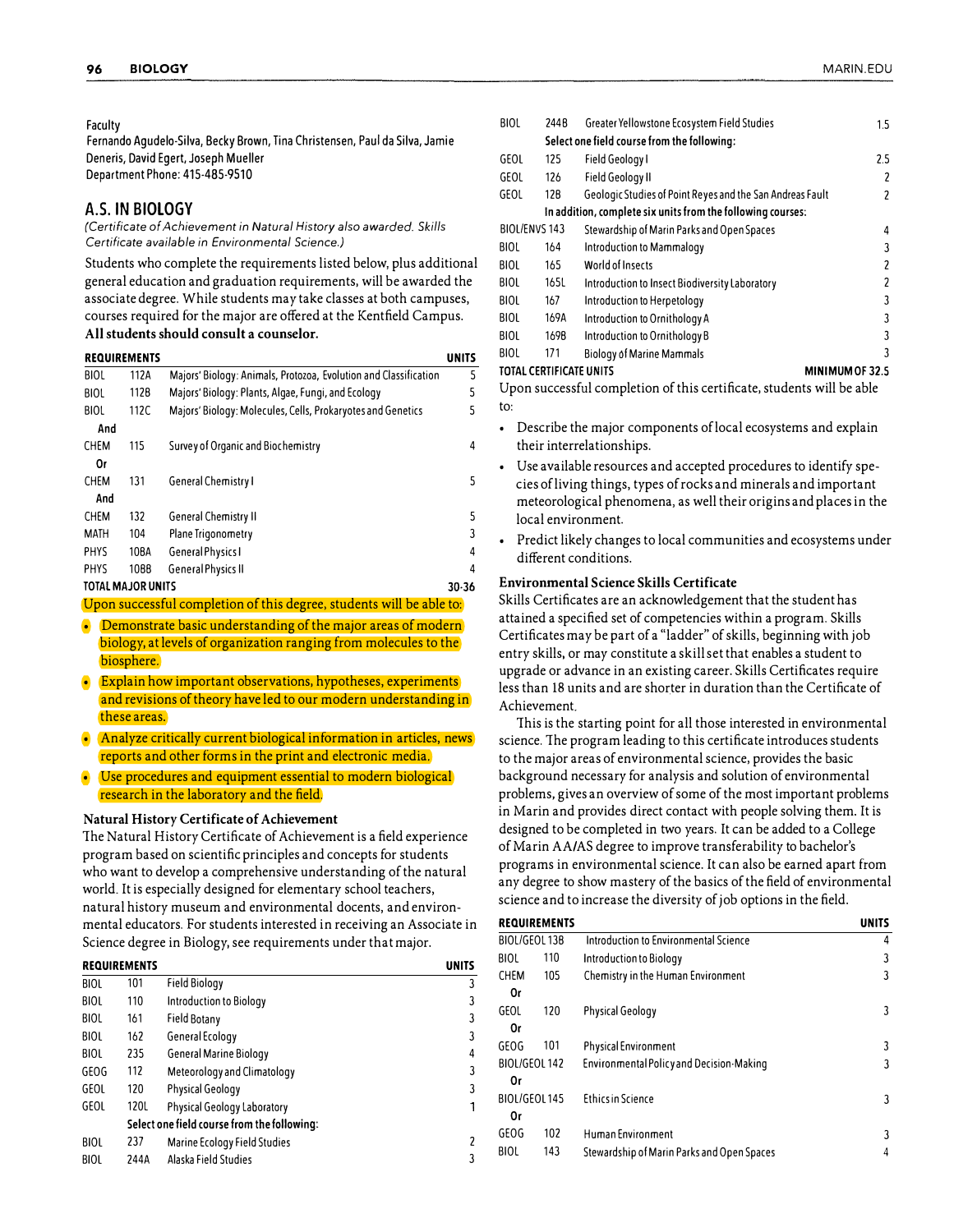is offered on the Indian Valley Campus two afternoons a week. The IVC classes mostly accommodate Court Reporting Students.

**Please see the English (ENGL) category (courses numbered 062-097) for individual course listings.**

# COMMUNICATION

#### **For additional Communication courses, please see Film and Video.**

The curriculum is designed to provide theory and skills for those who are interested in mass media, television and films, whether students' goals be transfer, professional, or self-enrichment.

#### **Career Options**

Animator, Announcer, Broadcast Technician, Camera Operator, Community Affairs Director, Disc Jockey, Engineering Technician, Film Director, Film Editor, Freelance Film Maker, Light Technician, News Broadcaster, News Director, Producer, Production Engineer, Program Assistant, Promotion Sales Manager, Public Relations Representative, Reporter, Sales Account Executive, Screenwriter, Sound Editor, Sound Recorder, Sportscaster, Studio Technician, Teacher, Traffic Manager, Tutor, Videotape Photographer, Writer

Faculty Bonnie Borenstein, Patricia O'Keefe Department Phone: 415-485-9348

## **A.A.-T. IN COMMUNICATION STUDIES**

#### **Associate in Arts in Communication Studies for Transfer degree (AA-T)**

This degree is intended for students who plan to transfer to the California State University (CSU) with a major in Communication Studies.

The Associate in Arts in Communication Studies for Transfer degree (AA-T) provides students with a breadth of courses that cover the many facets of communication, including public speaking, argumentation, mass media, and interpersonal and group communication. Students will develop their communication practices while studying theories and concepts that examine the role of communication in interpersonal relationships and society.

#### **To complete the Associate in Arts Degree in Communication Studies for Transfer (AA-T), a student must:**

- 1. Complete 60 semester units or 90 quarter units that are eligible for transfer to the California State University, including both of the following:
	- The Intersegmental General Education Transfer Curriculum (IGETC) or the California State University General Education - Breadth Requirements.
	- A minimum of 18 semester units or 27 quarter units in a major or area of emphasis, as determined by the community college district. Up to 12 units may be double-counted.
- 2. Complete all courses in the major with a grade of"C" or better, or "P" if the course is taken as "pass/no pass."
- 3. Obtain a minimum grade point average of 2.0.

**REQUIREMENTS UNITS** 

**Required Core Course (3 Units):** 

| <b>SPCH</b>       | 122 | <b>Public Speaking</b>                                                                      | 3     |
|-------------------|-----|---------------------------------------------------------------------------------------------|-------|
|                   |     | Required Electives - select two courses (6 units):                                          |       |
| <b>SPCH</b>       | 132 | Argumentation and Persuasion                                                                | 3     |
| <b>SPCH</b>       | 120 | Interpersonal Communication                                                                 | 3     |
| <b>SPCH</b>       | 130 | <b>Small Group Communication</b>                                                            | 3     |
|                   |     | Required Electives - select two courses (6 units):                                          |       |
| <b>SPCH</b>       | 128 | <b>Intercultural Communication</b>                                                          | 3     |
| <b>SPCH</b>       | 140 | Oral Interpretation of Literature I                                                         | 3     |
| <b>COMM</b>       | 110 | Introduction toass Communication and Media Literacy                                         | 3     |
|                   |     | Required Electives - select one course (3-4 units):                                         |       |
| <b>JOUN</b>       | 115 | Reporting and Writing for Mainstream Media                                                  | 3     |
| ENGL              | 151 | Reading and Composition 1B                                                                  | 4     |
| 0r                |     |                                                                                             |       |
| ENGL              | 155 | <b>Critical Thinking and Composition</b>                                                    | 4     |
| ANTH              | 102 | Introduction to Cultural Anthropology                                                       | 3     |
| PSY               | 110 | Introduction to Psychology                                                                  | 3     |
| SOC               | 110 | Introduction to Sociology                                                                   | 3     |
|                   |     | *Or any 3-unit course, not listed above, that is CSU-transferable as communication studies. |       |
| TOTAL MAJOR UNITS |     |                                                                                             | 18-19 |

Upon successful completion of this degree, students will be able to demonstrate the following skills:

- Oral competency: Utilize different techniques to manage or minimize communication apprehension in a variety of contexts.
- Critical thinking: Understand that effective communicators adapt messages by evaluating language, culture, relationship, and context.
- Problem solving: Support claims with research from a variety of credible sources.

## **A.A. IN COMMUNICATION, MASS COMMUNICATIONS OPTION**

Students who complete the requirements listed below, plus additional general education and graduation requirements, will be awarded the associate degree. **All students should consult a counselor.** 

| <b>REQUIREMENTS</b> |                                                |                                                       | UNITS |
|---------------------|------------------------------------------------|-------------------------------------------------------|-------|
| <b>COMM</b>         | 110                                            | Introduction to Mass Communication and Media Literacy | 3     |
| FILM                | 150                                            | Introduction to Film and Video Production             | 4     |
| <b>COMM</b>         | 160                                            | Images of Race, Gender, and Class in the Media        | 3     |
| <b>JOUN</b>         | 115                                            | Reporting and Writing for Mainstream Media            | 3     |
| MMST                | 110                                            | Introduction to Multimedia                            | 3     |
|                     |                                                | One course from the following:                        |       |
| FILM/HUM 109A       |                                                | History of Film: Beginning to 1950                    | 4     |
| FILM/HUM 109B       |                                                | Analysis and History of Contemporary Media            | 3     |
|                     | And three additional units from the following: |                                                       |       |
| JOUN                | 122                                            | Newspaper and Media Production I                      | 3     |
| <b>JOUN</b>         | 123                                            | Newspaper and Media Production II                     | 3     |
| <b>SPCH</b>         | 140                                            | Oral Interpretation of Literature I                   | 3     |
| <b>SPCH</b>         | 155                                            | On-Camera Performance/Reporting for Electronic Media  | 3     |
| TOTAL MAJOR UNITS   |                                                |                                                       | 22-23 |

Upon successful completion of this degree, students will be able to: • Write a brief news story under deadline conditions for any textbased mass medium.

- Analyze the primary influences of dominant mass media on major cultural practices and social formations.
- Interpret media messages to create meanings based on personal experience.